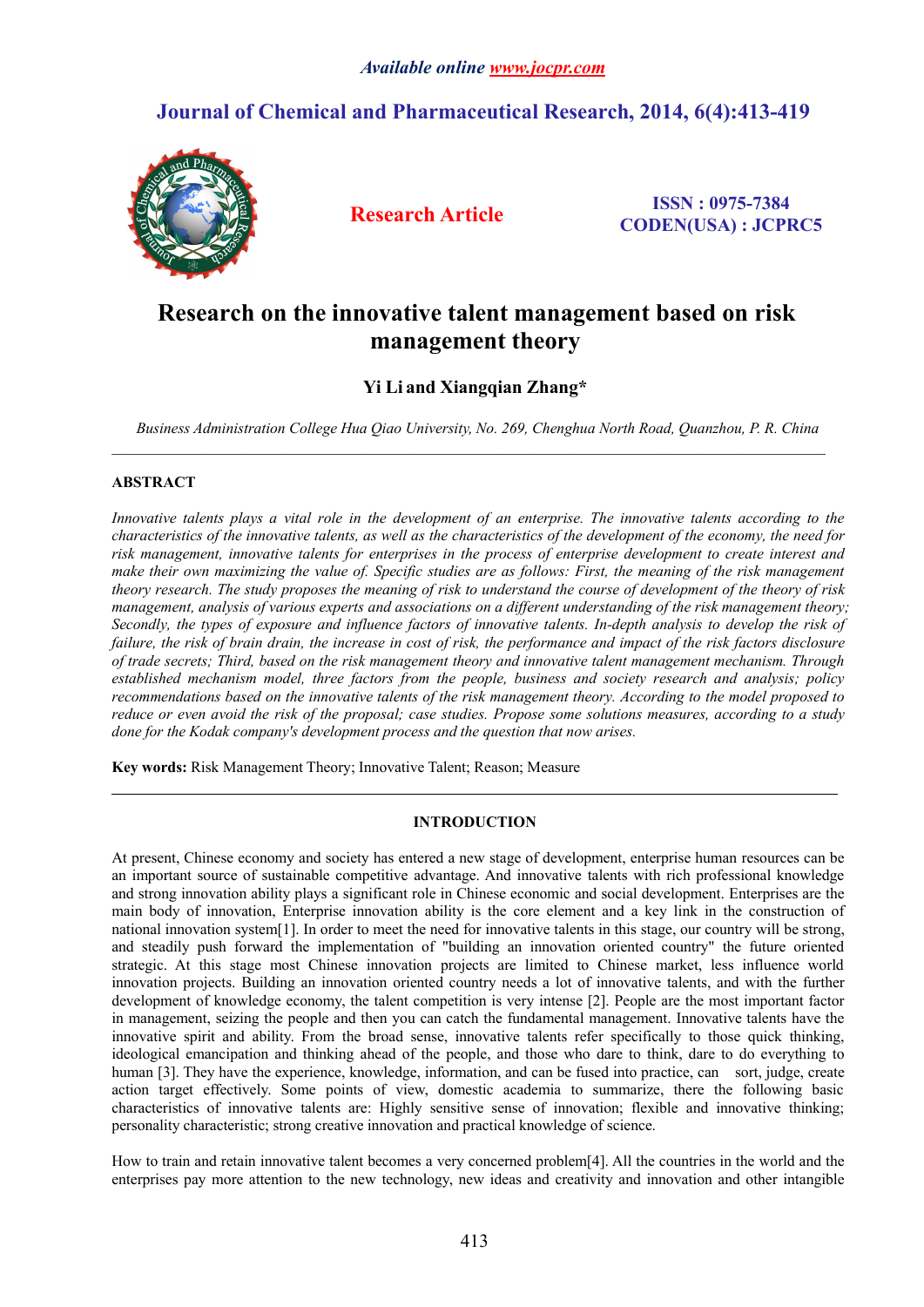factors of production, and these intangible factors refer to "talent". However, because of the complexity of human and the internal and external environment, especially to enhance financial crisis in modern global impact, the progress of science and technology to accelerate the pace and self consciousness, enterprises in the process of human resource management have hitherto unknown challenges, and also face every kind of risks, these risks will affect the normal operation of enterprises, and even cause the fatal blow to the enterprises, this requires enterprises to strengthen risk management in peacetime, and guard against and defuse the risks of human resource management [5]. The risk management research on innovative talents at home and abroad scholars integrity is not strong, but also the focus of the study is different, This situation is not conducive to solve and prevent the loss of the innovative talents. This paper bases on the risk management theory to the research of innovative: On the one hand, in-depth understanding and analysis of the connotation of risk management theory, summarizing the characteristics of creative talents, not only enriches the risk management theory, but also provides a new perspective for research of innovative talents. On the other hand, through the study of based on the risk management theory of the innovative talents, and puts forward a series of prevention and solution of innovative talents drain recommendations, but also for the society and innovative talents in enterprises culture for reference.

*\_\_\_\_\_\_\_\_\_\_\_\_\_\_\_\_\_\_\_\_\_\_\_\_\_\_\_\_\_\_\_\_\_\_\_\_\_\_\_\_\_\_\_\_\_\_\_\_\_\_\_\_\_\_\_\_\_\_\_\_\_\_\_\_\_\_\_\_\_\_\_\_\_\_\_\_\_*

# **2 The connotation of the risk management theory**

American famous financial expert Peter Bernstein in his finance masterpiece<day game: that wonderful story about the risk>said, The extreme importance of risk management cannot be overemphasized, it even "beyond human made in science, technology and social progress"[6].

# **2.1 The perception of risk**

"Risk" is the human to create more "academic" taste of a variety of disasters and other adverse results described vocabulary. The basic meaning of risk is the uncertainty of future result. However, the basic concept of the definition, economists, statisticians, the decision theorist and insurance among scholars there is no one to apply them in various fields agree.

Although no definition of risk to reach agreement in the field of risk management, but all definitions have two things in common: uncertainty and loss.It can be seen, the risk has the following characteristics:(1)Duality: risk is not always associated with loss, its uncertainty means that there may be a good opportunity. Risk is the combination of threat and opportunity, or both loss may be, and have the opportunity to benefit;(2)Objective: the risk is caused by natural phenomena and social conditions of the objective existence, it is a kind of objective existence, rather than the human mind subjective imagination. It was only in the specific environment and the range of external conditions change, the risk of the formation and development, reduce the probability of risk occurrence, reduce the loss,but not completely eliminate the risk;(3)Accidental: from the whole society, risk is inevitable. However, from a specific individual, risk has no necessity;(4)Variability: also known as uncertainty. World of things are constantly changing, the risk is even more so. The risk of changes will increase or decrease, will be a qualitative change, and the demise of old and new risks.

# **2.2 The connotation of the risk management theory**

Risk management as an emerging discipline starts late, different scholars put forward many different definitions according to different emphasis and understanding. Chartered Insurance Institute says: risk management is to control the various activities and the cost of the plan, and to minimize the effects ofthe various indefinite accidents. American scholar Christie says: the risk management is the risk of accidental loss for the controlof enterprises or organizations, to preserve the income and asset efforts. Chinese Institute of Internal Auditors says: risk management is to identify and assess the organization to achieve the goal of uncertain events, and take measures to deal with the controlin an acceptable range. SASAC says: comprehensive risk management is refers to the enterprise the overall business objectives, through all aspects of business management and business process execution risk management basic flow, cultivating a good risk management culture, the establishment of a comprehensive risk management system, including risk management strategy, risk financing measures, management organization system, risk management information system and internal control system, so as to provide reasonable assurance the process and methods for achieving the overall goal[7].

According to the above definition, this paper believes that risk management is a decision-making process to reduce the risk of negative outcomes for personal or social organization, through risk identification, risk estimation, risk evaluation, and on this basis, the selection and optimization of various risk management technology combination, the implementation of effective controland properly handle the risk loss caused by the consequences of risk in order to ensure maximum security to minimize the cost of the harvest. In simple terms, risk management is to minimize the cost to reduce a series of procedures pure risk.

Risk management is a dynamic process of whole life, close with the four stages of the management, namely planning,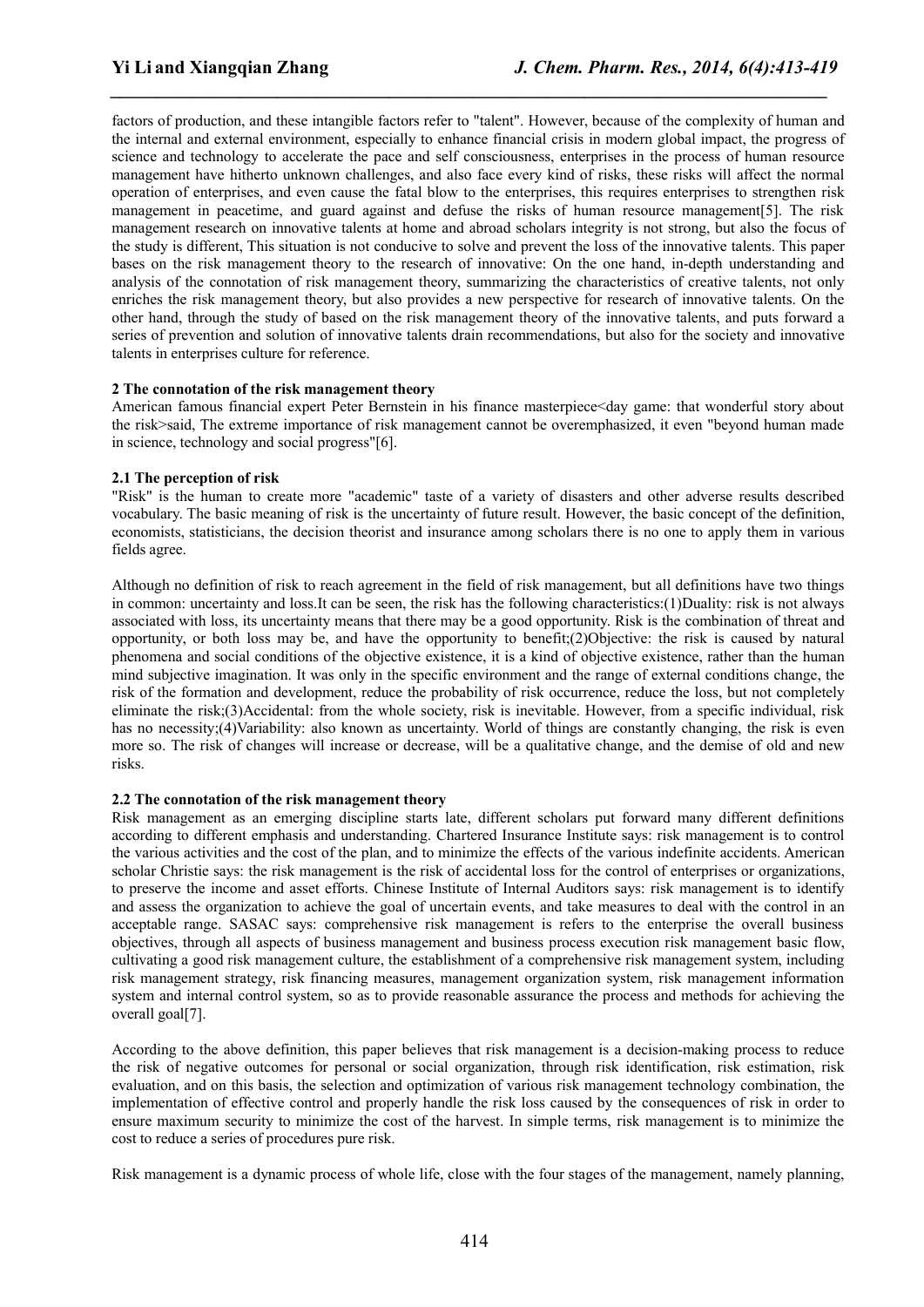implementation, start and end, penetration in the whole process of life cycle[8]. In the effective risk management can promote the scientific decision-making, rational enterprise, reduce the risk of decision-making, provide security for the business environment, the smooth realization of guarantee business goals, promote the enterprises to improve operating efficiency. Whether from theory or from the perspective of practice, bold innovation, exploring properly using the theory and method of risk management has become a hot concern and has very important significance to improve the level of enterprise management, improve security, create a better economic efficiency.

*\_\_\_\_\_\_\_\_\_\_\_\_\_\_\_\_\_\_\_\_\_\_\_\_\_\_\_\_\_\_\_\_\_\_\_\_\_\_\_\_\_\_\_\_\_\_\_\_\_\_\_\_\_\_\_\_\_\_\_\_\_\_\_\_\_\_\_\_\_\_\_\_\_\_\_\_\_*

#### **3 The risk types and effect factors ofinnovative talents**

#### **3.1 Train failure risk**

Cultivate a creative talent needs to spend a lot of time and money, but not necessarily pay will return[9]. In the era of rapid economic development, creative talents cultivation tend to lose at present role. Because the selection of personnel may appear errors and unable to cultivate the innovative ability for the enterprise or industry. Innovation is a real-time ability, with a part of the source of talent, if people did not have, so it will be very difficult to cultivate innovative talents[10]. In the training process, if there is no change with different training strategies, then developing innovative talents is not appropriate. In fact, the cultivation of innovative talents is to cultivate an atmosphere of a habit. Once the train failure, it will be a very big loss to the enterprise.

# **3.2 Brain drain risk**

Renmin University of China professor Cao Jianfeng pointed out: "The flow of talents is inevitable, no flow is not normal[11]". With the improvement of living standards, people demanding began to rise from the low level to the higher level of the material needs to the spiritual needs. As a talent, innovative talents are generally have good material benefits. According to Maslow's hierarchy of needs theory, they have gone beyond the physiological and safety needs, and in the social, respect and self realization, they are more strong than ordinary employees[12]. They pursue innovation and career development, but the enterprises require value, which leads to the enterprise and innovative talents in different target. Enterprises in the recruitment only pay attention to the applicant's work experience, rarely consider the candidate values are unified with the enterprises, this in a short period of time can meet the needs of enterprises, but in the long run, it will have a higher loss rate of innovative talents training expense<sup>[13]</sup>. In the social market economy, the market competition is the talent competition in the final analysis, enterprises have sufficient funds, the material resources, if they have the talents of a batch of innovation excellence, enterprises will have the innovation development is different from other enterprises, long-term stability to maintain high speed development [14]. And the era of knowledge economy, innovation is more and more important, and innovative talents in order to get more new knowledge acquisition in the era of knowledge economy and then speed up the flow vary from minute to minute[15].

#### **3.3 Cost increase risk**

The introduction of talents pays to create enormous wealth for enterprises, innovative talents are the attitude to work is not only for living, more important is the ability to achieve their maximum value, so the level of wages to retain talent has played an important role. All countries in the world, especially the developed countries, the competition for talent is use unscrupulous divisive tactics. In the face of the world's innovative talents competition, enterprises must seize the opportunity, strive for innovative talents. In a society oriented attracting talents, at the same time it is willing to invest, work to develop to improve the existing talents vigorously invigorated the existing human resources, improve the grade of human resources[16]. And some enterprises have not formed the scientific and reasonable introduction and training mechanism, only a temporary deal with some problems, this led to the introduction and cultivation of innovative talents plan more confusion, increase the number of unnecessary costs.

# **3.4 Commercial secrets risk**

Business secret refers to the technological and managerial information is not known by the public, can bring economic benefits to the oblige, is practical and the right to take security measures. Innovative talents generally hold the process and product of new enterprises can not be imitated, some enterprises even use unscrupulous divisive tactics of the competitor's employees poached, the purpose is to obtain its innovation ability, and the competitor's secret of success[17]. Knowledge sharing is a fine decision process over in one's mind, trust is a key to knowledge sharing[18]. When an employee in an enterprise, employees and the company have formed a kind of "psychological contract", different from the formal legal contracts, it contains a setof mutual expectation, employees and employers care about each other to do contribution, incentive for their contribution can be obtained, the employees shall automatically conservative business secrets[19]. The flow of talents is an important way for enterprise business secret leaked, as an innovative talent work environment, liquidity is very high, "psychological contract" is less reliable. Commercial secret is a kind of special intellectual property rights of many enterprises, it is a magic weapon for winning. So, the enterprise of business secrets are very concerned about the competition.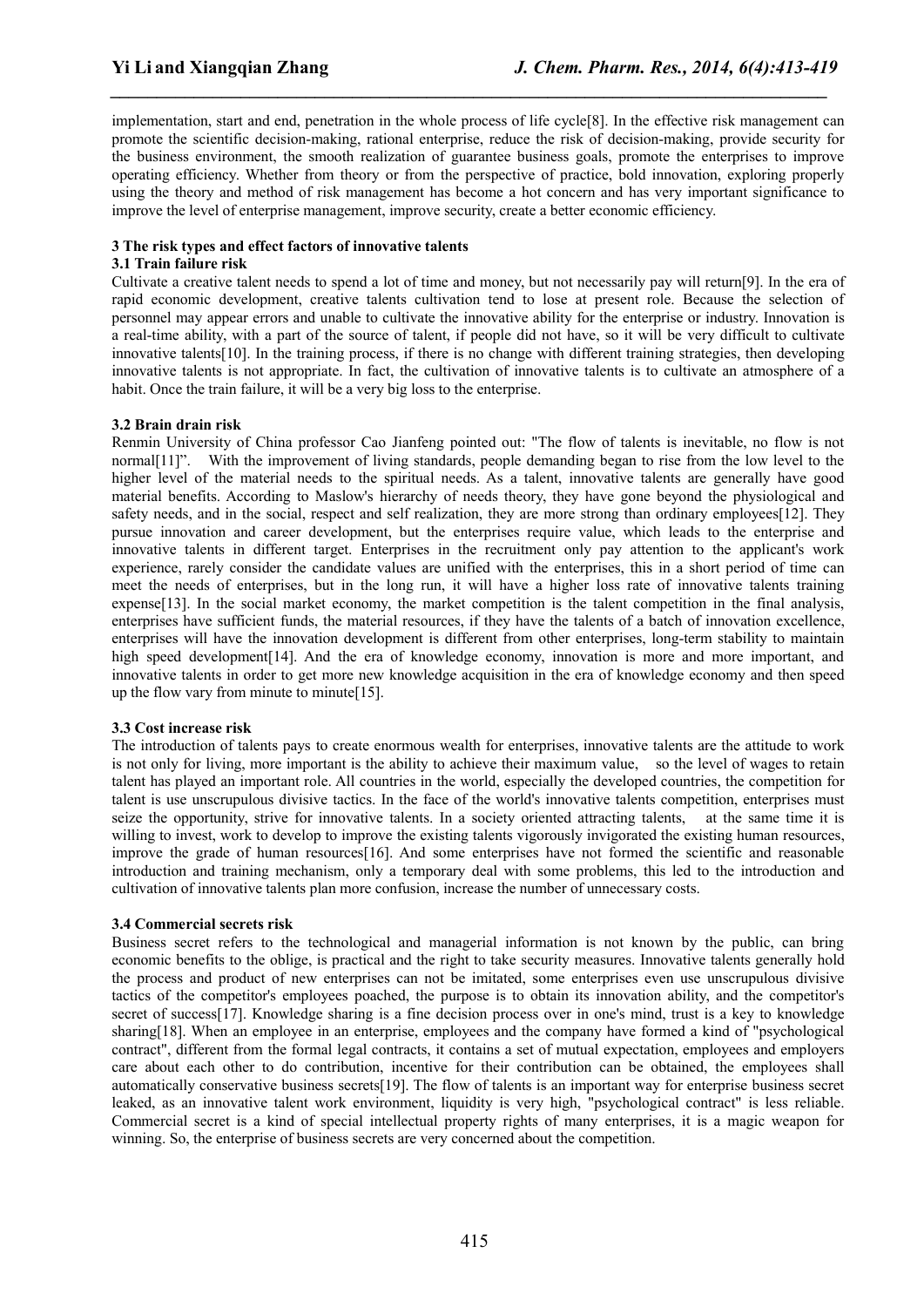*\_\_\_\_\_\_\_\_\_\_\_\_\_\_\_\_\_\_\_\_\_\_\_\_\_\_\_\_\_\_\_\_\_\_\_\_\_\_\_\_\_\_\_\_\_\_\_\_\_\_\_\_\_\_\_\_\_\_\_\_\_\_\_\_\_\_\_\_\_\_\_\_\_\_\_\_\_*



**Figure(a) Types and effect factors ofinnovative talents risk management**

# **4 Innovative talent management mechanism based on the risk management theory**

With the knowledge economy based on knowledge, innovation is the core of the arrival, the traditional view of talents can not adapt to the development of modern economy. In this competitive market conditions, the talent is the main factor leading to the success of enterprises. The introduction of talents has a great role in promoting the development of enterprises, the loss of talent, is not conducive to the development of enterprises. There are quite a lot of enterprises with no talent risk management mechanism, managers generally lack awareness of talent risk management.

In terms of the enterprise, the risk of innovative talents is a net loss. Innovative talents as a senior talent, his training and the introduction of need spending a lot of time and money, the cost is very high. Innovative talents are in the process of enterprise development is greater, but the risk management theory of innovative talents is not perfect. The innovative talents have high requirements for recognition, if the managers do not have the innovative talents on the most suitable location, talents do not to see the development of hope, then will produce the loss risk[20]. So we must pay more attention to the risk management of innovative talents.

In this part, according to figure (b), talent, enterprises and social factors analysis on innovative talent management mechanism to explore the influence of risk management theory to innovative talents.

# **4.1 Talent factor**

Members of the organization innovation behavior is directly related to the survival and development of enterprises. Innovative talents play a key role in the success or failure of the enterprise, they not only can let the enterprises to glory, but also can let the enterprises into the period of stagnation or even desperation.

For cultivate the failure risk, innovative talents as the core talents of enterprises, cultivating is also very difficult. For the brain drain risk, innovative talents are generally young people, they act as self efficacy very strong individual to set higher goals, and challenging goals can improve the motivation level of the individual. For cost increases risk, cultivate an excellent innovative talent, require great physical and mental cost. For business secret leakage risk, innovative talents hold many secrets of enterprises, including the enterprise future development strategy, and this directly affects the future development of enterprises, usually these secrets have great value, obtain will incur competitors use unscrupulous divisive tactics.

#### **4.2 Enterprise factor**

Enterprises as the bearall the risks, always hope to make all kinds of risks to the minimum, commit to innovative enterprises often need to share resources between the external environment and innovation. And innovative talents as an enterprise necessary condition of strong, enterprises must do well in risk management of innovation talents, make full use of the value of innovative talents, improve efficiency and influence.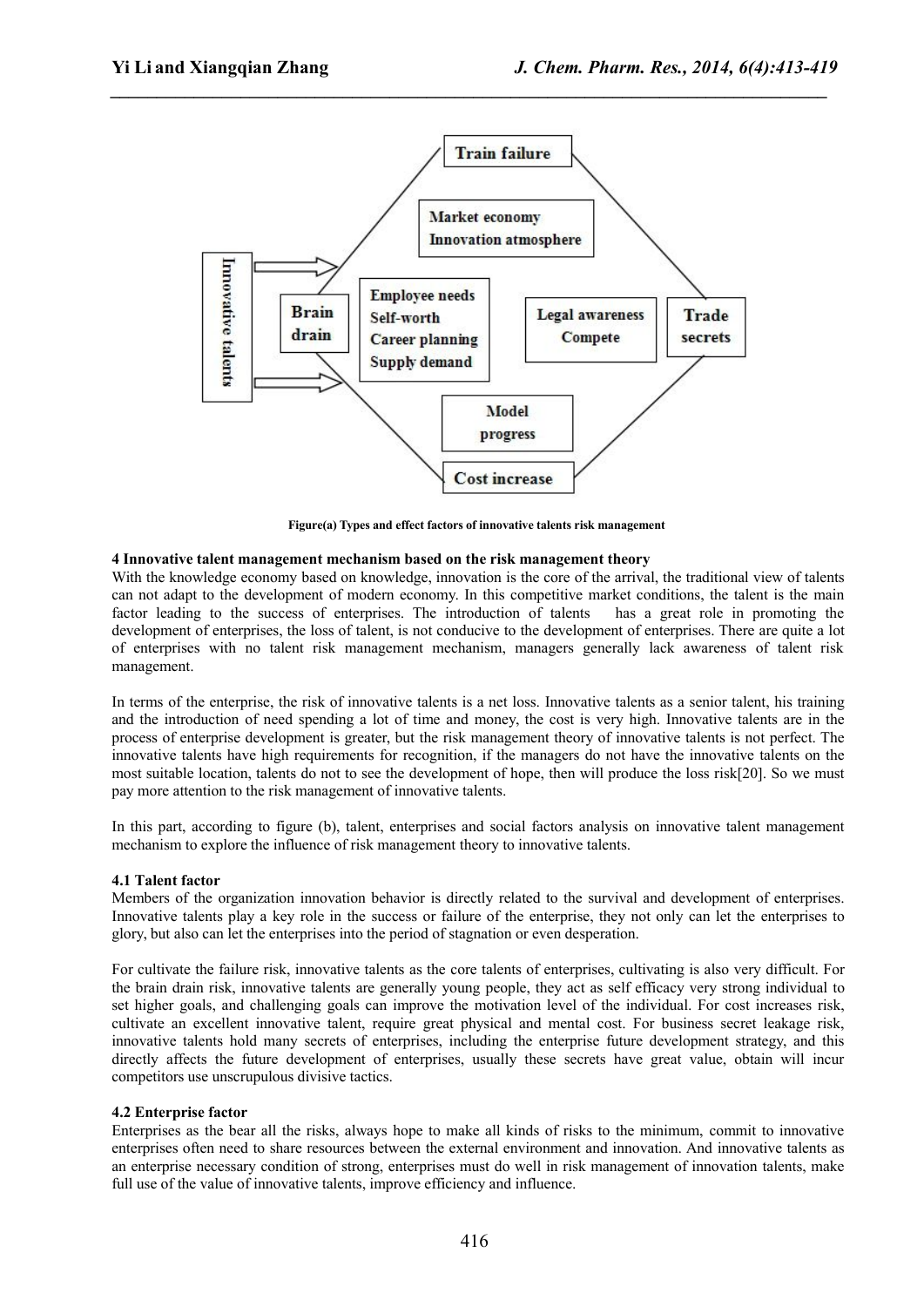*\_\_\_\_\_\_\_\_\_\_\_\_\_\_\_\_\_\_\_\_\_\_\_\_\_\_\_\_\_\_\_\_\_\_\_\_\_\_\_\_\_\_\_\_\_\_\_\_\_\_\_\_\_\_\_\_\_\_\_\_\_\_\_\_\_\_\_\_\_\_\_\_\_\_\_\_\_*



**Figure (b) model of innovation talent mechanism research based on the risk management theory**

For cultivate the failure risk, enterprises should prepare well when first selection. For the brain drain risk, enterprises should develop a complete scientific system, do reasonable management of talents. For the cost increase risk, the enterprise must raise the utilization rate of innovative talents, and according to the development of the times culture different talents, let the creative talents with the development trend of development..For the commercial secrets risk, enterprises should form a secret protection mechanism strictly, increase on the secrets of punishment, and try to make innovation talents differentiation, secret control master for everyone, avoid the irreparable loss.

# **4.3 Social factor**

Society as a macro factors plays the leading global role. Research and develop on organizational innovation and long-term development are crucial. Innovative talents are scarce, they need society to form a positive training atmosphere, increasing the supply of innovative talents. Only to meet the need of the enterprise innovative talents, to avoid the shortage, in order to reduce the risk radically.

For cultivate the failure risk, innovation is the soul of a nation's progress, society should pay attention to the cultivation of innovative talents. For the brain drain risk, the normalflow of talent is inevitable, but when a new flow of talent too frequent, it will produce great pressure on business and society. For the cost increased risk, because not only the domestic competition for creative talents is very intense, but also fierce competition of innovative talents abroad, we should actively introduce talents, do talent strategy. For the business secret leakage risk, society should develop systems of talent management mechanism, increase the secret personnel punishment.

# **5 Innovative talents policy suggestions based on the risk management theory**

# **5.1 Cultivation of failure risk**

Innovation is not only the professional knowledge learned from books, more need to obtain information and experience from practice. Creative talents must be actively involved into practice, understand the development law of market economy, make the right decision occurred before the fact, ahead of competitors in the same industry, so as to guide enterprises to carry out new development. Innovative talents as a high-level talent, his culture needs to process very complex. In order to avoid the talents training model can not play a role, there must be a professional scientific. If in order to reduce the cost or convenience not for innovative talents in scientific culture, but to increase the loss is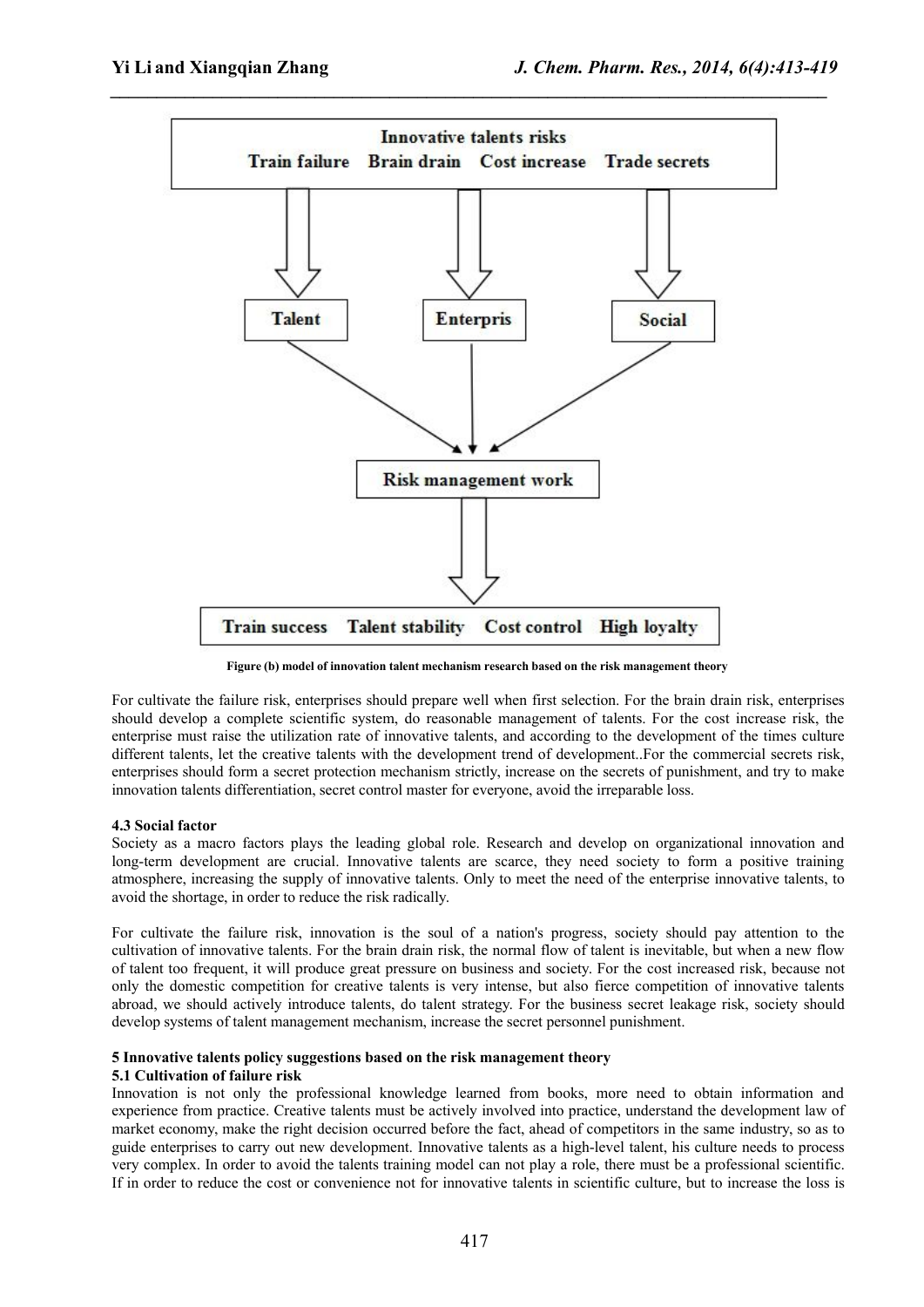not conducive to the development of enterprises. Do a good job of propaganda and education on the importance of innovation, make the enterprise and staff understand the important the role of knowledge innovation, cultivating innovative talents of difficulty. And the society should increase funding for innovation, making training plans with reasonable, introducing good talents.

*\_\_\_\_\_\_\_\_\_\_\_\_\_\_\_\_\_\_\_\_\_\_\_\_\_\_\_\_\_\_\_\_\_\_\_\_\_\_\_\_\_\_\_\_\_\_\_\_\_\_\_\_\_\_\_\_\_\_\_\_\_\_\_\_\_\_\_\_\_\_\_\_\_\_\_\_\_*

#### **5.2 Brain drain risk**

Recruitment is the communication of information between enterprises and individuals, in order to reduce the information asymmetry, to be matched in all aspects. The enterprises should formulate a comprehensive and accurate job description, and to the multichannel, multiform, openness, socialization at recruitment, in order to increase the success probability of matching. Establish an information sharing platform of electronic communication, the innovative talents can be independent to learn new information and is advantageous to the staff and employees between employees and management communication. Understanding and caring, so that enterprises show harmonious atmosphere, encourage employees to deepen ties through social, contact, in order to enhance confidence and cooperation, increase the fun of work for the talent to create pressure small, relaxed environment, increase job satisfaction, so that people fully into work, enjoy the fun of work with a positive attitude.To do a good job of talent backup, enterprises can start from two aspects of internaland external backup backup, reasonable reserve talents, the balance mechanism of moderate, cultivate the spirit of cooperation and can reduce the payment of the cost of hiring talent, strengthen talent reserve capacity. Training program can establish reserve talents, familiarize them with the future work ahead of time, once certain positions due to the loss of talents, reserve personnel can work in the most short time, reduce the loss caused by brain drain.

#### **5.3 Cost increase risk**

Turnover cost refers to the enterprise in the employee turnover may be paid to staff turnover, cost of living allowance for a certain period, turnover transportation fee, including dismissal, dismissal costs and caused by suspended loss. Typically, when the training target and use the direction of deviation, organizational needs and personal desires to diverge, it objectively may cause the innovation talents. The cultivation of innovative talents, let them be in the full vigorous of life motivated to achieve success, create value for the enterprise and can reduce the turnover of opportunity cost. The system cost is based on the system design as a starting point, on the institutional change happens in the system cycle end consumption is the realization of the interests of the game between different subjects and the resulting costs. The cost of the friction is in complete targets in the process, due to incomplete information leads to cost in addition to the normal cost. To reduce the cost of the friction, the leader of the enterprise is the key.If the leader has sufficient personal charm to attract outstanding innovative talents willing to follow will form a strong cohesive force in enterprise interior and can play an exemplary role forthe lower opportunity cost.

#### **5.4 Trade secrets risks**

This is an important standard to define the business secret established. Innovative talents activity area designated for each position, must file, file management counter person and not be an important document for a long time stay out, no documentis best for shredding, special attention should be paid to the safety of electronic file. The enterprise shall conduct legal education of innovative talents, strengthen the concept of law to them, thereby reducing the disclosure of commercial secrets. At the same time, enterprises should be the appropriate use of legal means to protect their trade secrets, secrets, once appear, firmly crack down, be prosecuted according to law, safeguard their legitimate rights and interests. Enterprises must be aware of and master those likely to enterprise innovative talents secrets of the important commercial confidential agreement and non competition agreement, prevent employees from divulging secrets or business secrets he has engaged in the same or similar work. Enterprises in addition to material investment of innovative talents should also be emotional investment on it, strengthen the staff's sense of belonging, strengthen the cohesiveness of enterprises. When the creative talents of belonging enhancement, even in the job or be inducement conditions, it can greatly reduce the trade secrets case.

#### **CONCLUSION**

Today's reform and opening up, the introduction of market economy, between country and country, between the enterprise and the enterprise, further development between the employee and the employee engagement willing, however, their competition will become increasingly fierce. Innovative talent as a hard to cultivate talents with replication, plays a crucial role in the survival and development of enterprises. Contemporary economic competition in the final analysis is the competition of talents, the need for risk management of innovative talents. Based on the theory of risk management, innovative talents, enterprises and the society should make the right decision according to their position and the law and promote the development of the national economy.

#### **Acknowledgments**

This paper is one of The research program for Fujian China characteristic socialism theory system (2013A003), China